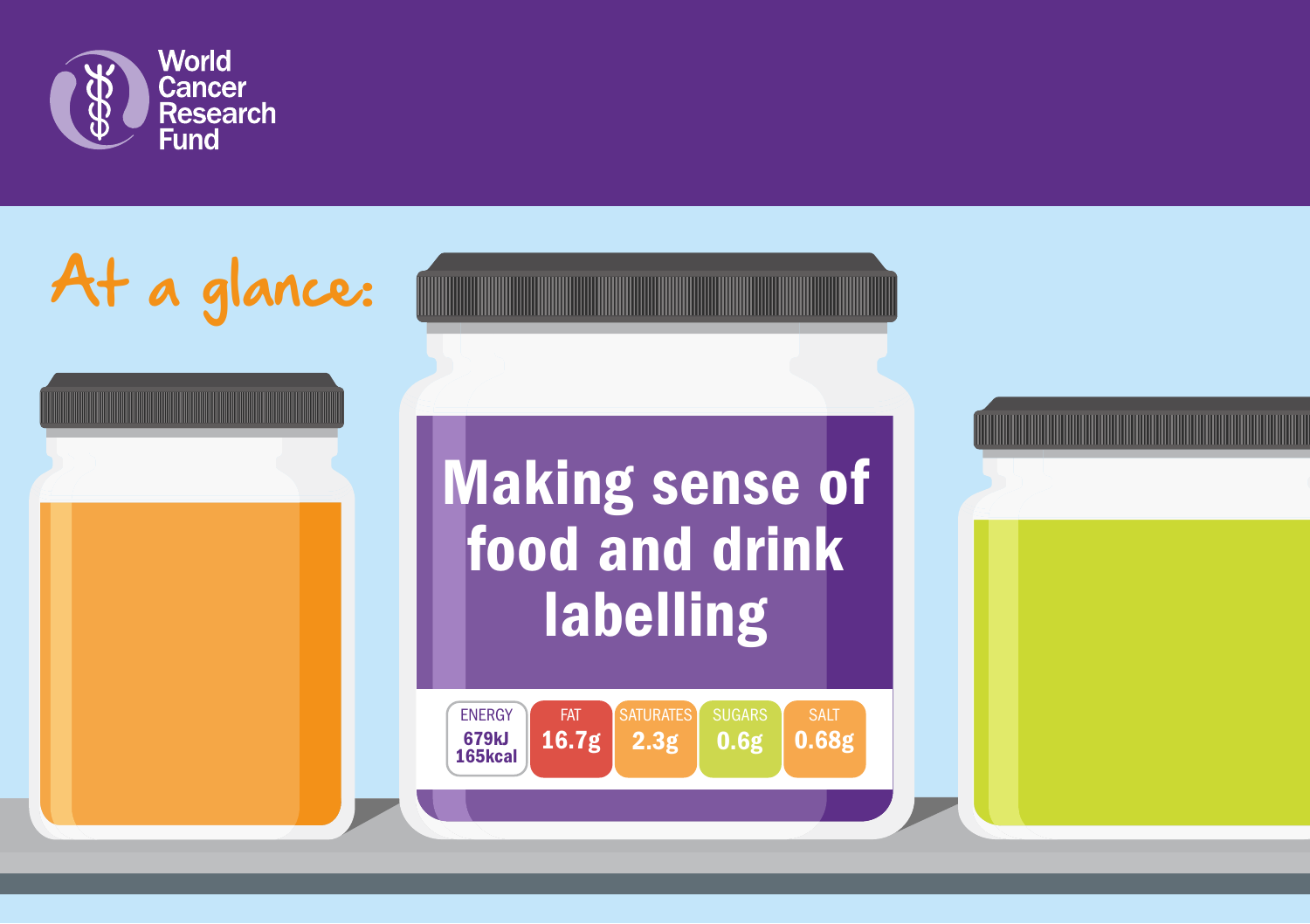# Food labels often contain lots of nutrition information. This guide helps you to make sense of food labels so you can make healthier choices.

# By eating well and being a healthy weight, you can reduce your risk of cancer and other diseases.

## Types of nutrition information on packaging:

- Nutrition tables found on most packaged foods and drinks, usually printed on the back.
- Ingredients listed in order of amount (by weight), from highest to lowest.
- Front-of-pack labels simplified nutrition information found on the front of packaging. These are voluntary, but the Government is trying to get food manufacturers to use the same design as much as possible.

### How to use front-of-pack labels

Looking at front-of-pack labels is the easiest way to see whether a food is a healthier choice. You can use them to compare products at a glance.

The labels usually include traffic light colours which show you if the product is high, medium or low in fat, sugar and salt.

## Traffic lights explained:



### Red - Eat occasionally

The more reds on a front-ofpack label, the less healthy the food is likely to be. Try to eat these foods less frequently or only in small amounts.



## Amber - Eat sometimes

Amber means a food is neither especially high nor low in a nutrient (fat, sugar or salt) so you can eat foods with all, or mostly, ambers quite often.



### Green - Eat regularly

If a food has all or mostly greens, it's likely to be a healthier choice and you can eat it more often or in larger amounts.

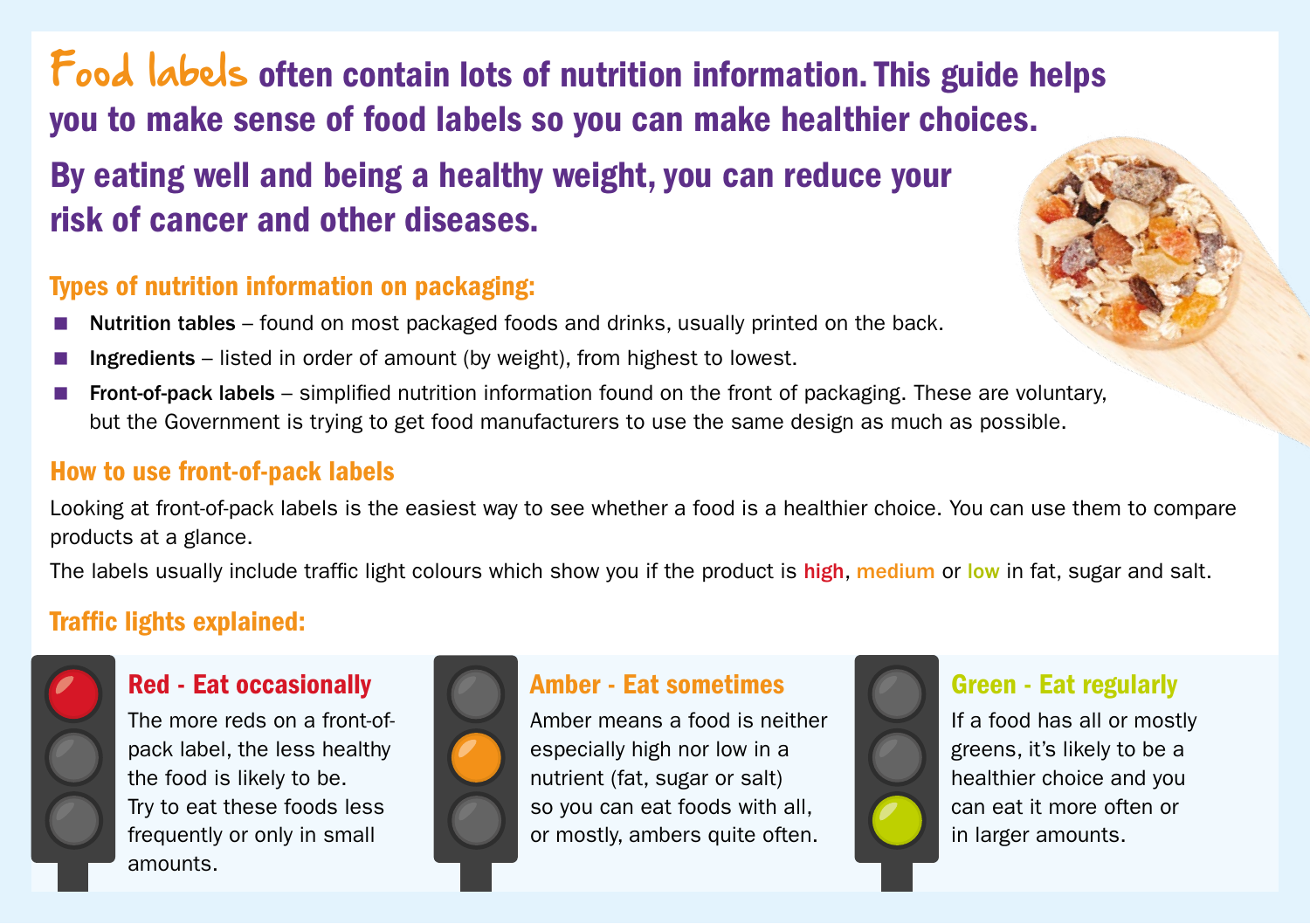# Here is an example of a front-of-pack label and how to read it:

#### Nutrients – fat, saturates, sugars and salt 0 and 10 and 10 and 10 and 10 and 10 and 10 and 10 and 10 and 10 and 10 and 10 and 10 and 10 and 10 and 10 and

Nutrition labels show the amount of each nutrient in a portion, in grams. The amounts will also be colour-coded with traffic light labels, so that you can easily see if that amount is high (red), medium (amber) or low (green).

#### $\overline{2}$  3

#### What's a 'serving'?

Food labels usually have a recommended 'serving' or portion size. It's important to check the portion size – even similar types of food use different sized portions.

This example shows the information for a 30g serving of breakfast cereal, even though many of us would eat more than this.

#### At a glance: making sense of food and drink labelling

Front-of-pack nutrition label (example)



4 % of adult's reference intake. Typical values per 100g: Energy 1530kJ/360kcal

Always remember to check the serving size these values are for. They may not be for the amount you usually eat or drink.

### Energy

Energy is measured in kilojoules (kj) and kilocalories (kcal – often called calories). Traffic light labels show the amount in 100g (100ml for drinks) and often the amount in a portion too. Remember to check the portion size on the label so that you don't under or overestimate the calories you need.

On average, women need about 2,000 calories a day and men need about 2,500 calories a day. Children and older adults tend to need less, but teenagers and very active people may need more.

### Reference intake

The 'reference intake' shows the percentage of energy, fat, sugar and salt in a portion, out of the healthy maximum amount suitable per day. How much you can have depends on your size and lifestyle. Remember that the recommended maximum amount is an upper limit for most people, not a target to aim for.

#### No colour coding?

If the label doesn't include traffic light colours, you can check the amount of each nutrient in 100g, then use the back of the removable card to translate the information into red, amber or green.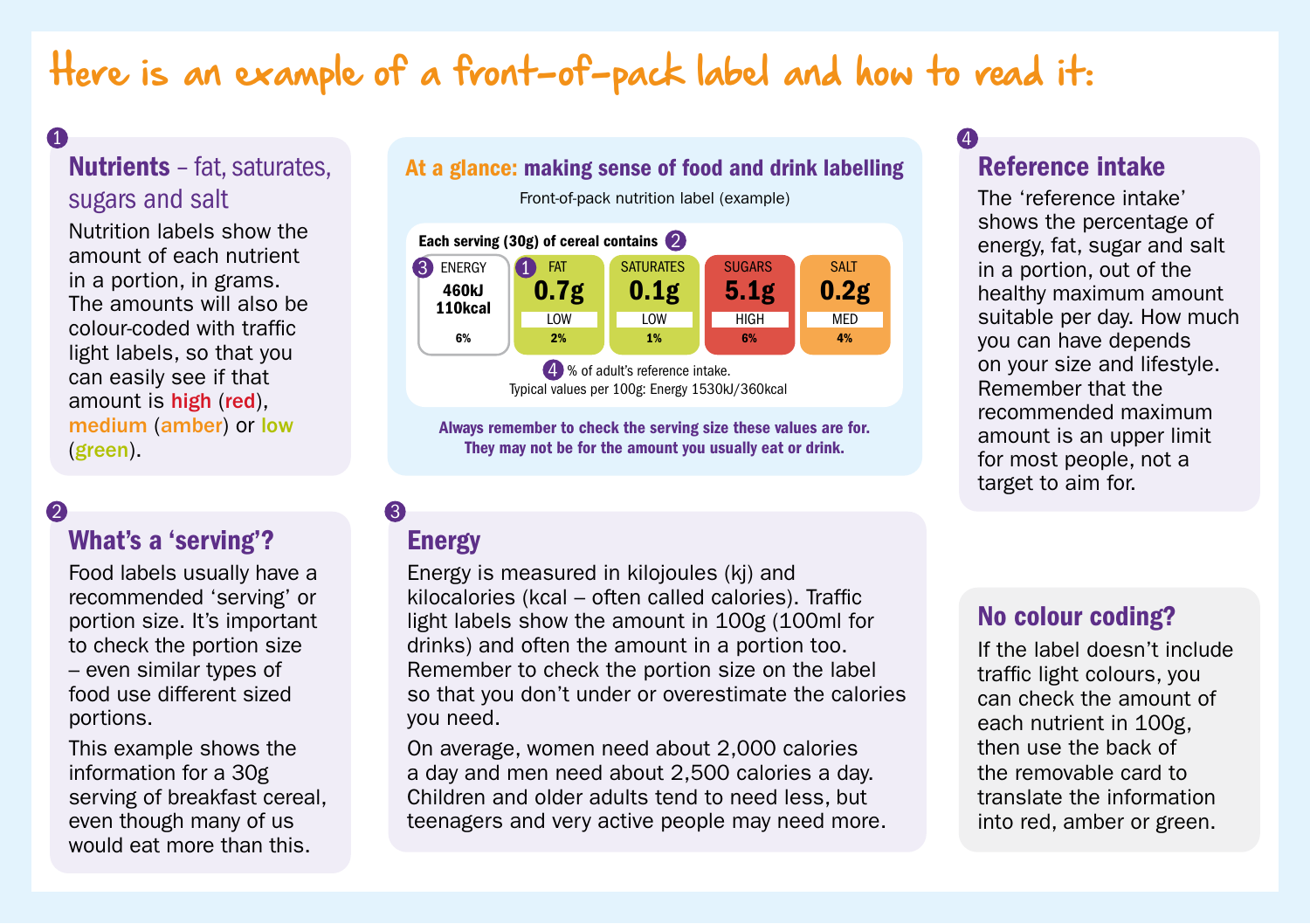# Understanding food label claims

# What does 'no added sugar' mean?

'No added sugar' means that manufacturers haven't added any sugar to the food or drink. But this doesn't mean that there is no sugar. For example, fruit contains natural sugars, meaning that dried fruit and fruit juices may have amber or even red labels for sugar.

You can check if sugar has been added by reading the ingredients list. As well as 'sugar', look out for syrup, honey and words ending in '–ose' (for example, sucrose, glucose and fructose) as these can be other words for sugar. Ingredients are listed in weight order, so if any of these appear near the top of the list, the product is likely to be very sugary.

Remember, both added and naturally-occurring sugars are calorific and can damage your teeth so try to limit how much you have.

# What does 'reduced-fat' or 'low-fat' mean?

Reduced fat means that the product has at least 30 per cent less fat than the original version of the product. However, if the original product is high in fat, the reduced-fat version might still be high in fat.

Low fat means that the product contains no more than 3g of fat per 100g of food.

Reduced-fat or low-fat products can also still be high in calories. Sometimes the fat is replaced with sugar, so read the label to compare the calories, sugar and fat in the original and the lower-fat product.

For more information about this leaflet please contact us:

World Cancer Research Fund 140 Pentonville Road, London N1 9FW Tel: 020 7343 4200 Email: [resources@wcrf.org](mailto:resources%40wcrf.org?subject=) [wcrf-uk.org](http://www.wcrf-uk.org)

Registered with the Charity Commission in England and Wales (Registered Charity No: 1000739). © 2018 World Cancer Research Fund / WECBFL Next review date: November 2021



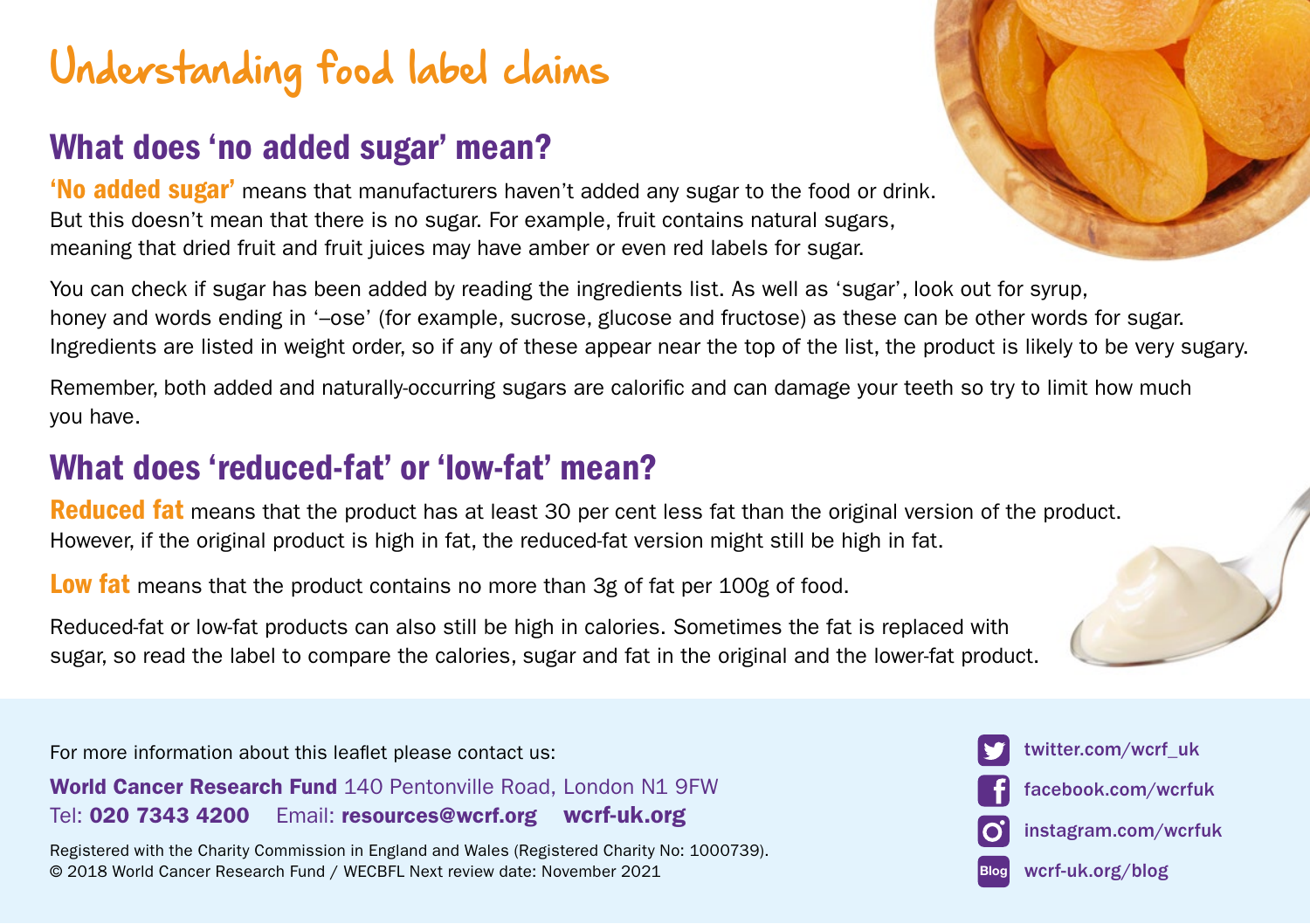# Label reader: for food

Cut out both boxes separately and stick together, back-to-back, to create a handy reference card you can keep in your wallet. If the label doesn't include traffic light colours, use the table to see how healthy a food is.



Please note: this card contains more in-depth information compared to the printed version of this leaflet.